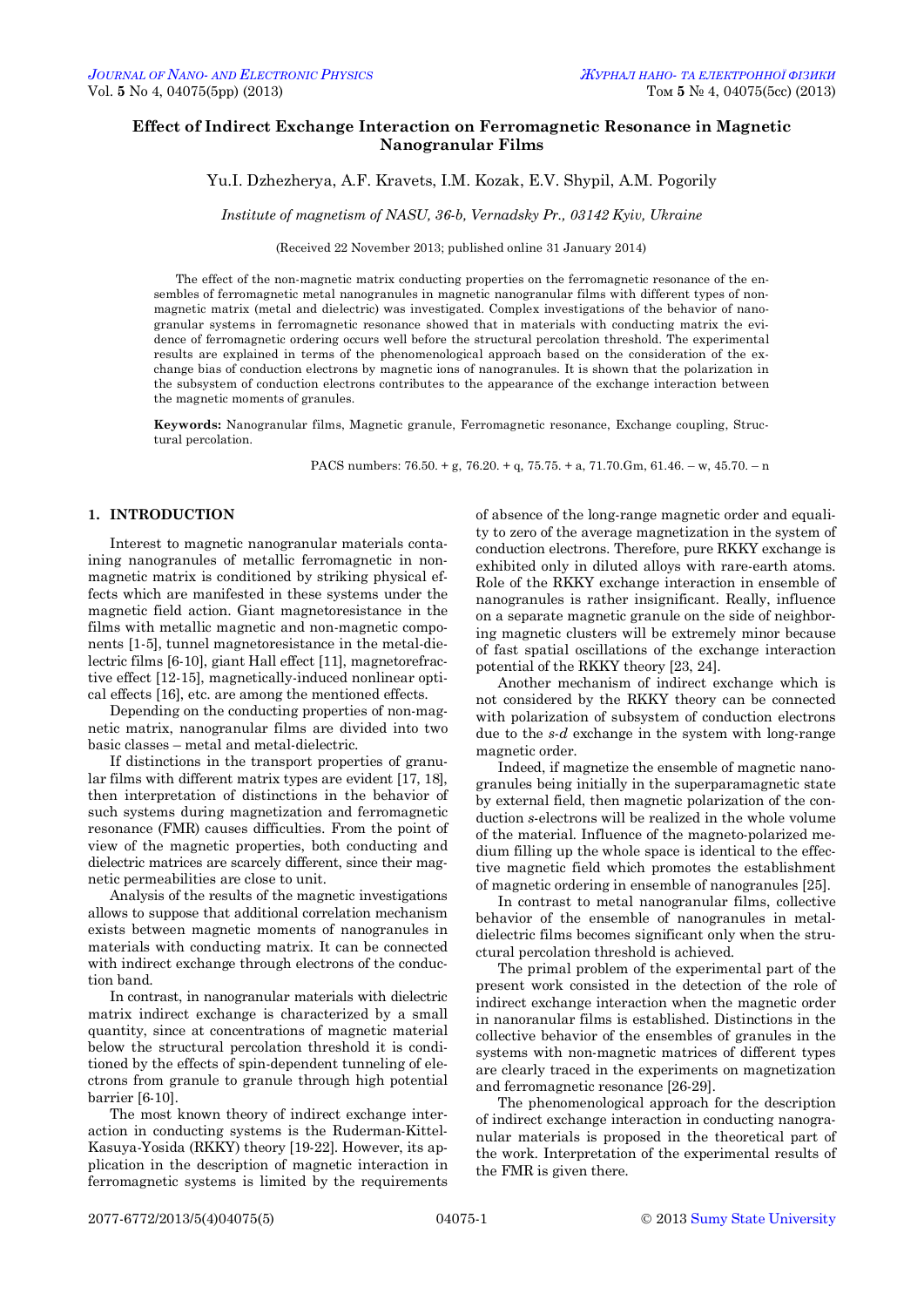YU.I. DZHEZHERYA, A.F. KRAVETS, I.M. KOZAK, ET AL. *J. NANO- ELECTRON. PHYS.* **5**, 04075 (2013)

## **2. EFFECT OF THE MATRIX CONDUCTING PROPERTIES ON THE FMR IN MAGNETIC NANOGRANULAR FILMS**

For the investigation of the effect of the conducting properties of non-magnetic matrices on the FMR, metal  $Py_xAg_{1-x}$  and metal-dielectric  $Py_x(Al_2O_3)_{1-x}$  films on ceramic substrates with the same material of magnetic nanogranules  $(Py - permallow (Fe_{20}Nis_0))$  but with different non-magnetic matrices (Ag and  $Al_2O_3$ ) were produced in nanogranular structures. Film thickness was equal to  $\sim 200$  nm. Volume content *x* of permalloy was varied in the range of 0.13-0.83 for metal and 0.13-0.47 for metal-dielectric films. These films were manufactured in the same conditions by simultaneous condensation on the substrates of magnetic (Py) and non-magnetic (Ag or  $Al_2O_3$ ) components of granular alloys simultaneously evaporated in vacuum by the electron-beam method in accordance with the technique given in [30]. Details of the production of nanogranular films are represented in the work [31]. Ensembles of nanogranules in the films of both series below the structural percolation threshold  $(x < 0.33)$  are characterized by some distribution over the sizes within the range of  $1 \div 5$  nm [32].

FMR spectra were obtained for films with different content of the magnetic component (Fig. 1 and Fig. 2). Information about the character of magnetic interaction in granular films was intended to obtain from the analysis of the concentration dependences of resonance fields defined at the parallel and perpendicular orientations of the film plane in magnetic field (Fig. 3).

The Kittel formulas denote that the lower average magnetization of the longitudinal and transverse resonance magnetic fields in ferromagnetic films is, the less differences in these fields are [33]. Therefore, as it follows from Fig. 3, at small concentrations of magnetic inclusions magnetization of granular structures with any matrix type is extremely insignificant. It may be assumed that magnetic granules are in the superparamagnetic state. With the increase in the concentration of ferromagnetic material conducting properties of the matrix qualitatively impact on the magnetic state of granular films. Thus, if in metal-dielectrics the superparamagnetic state continues up to the structural percolation threshold  $(x \approx 0.3)$ , then in metal nanogranular systems the additional correlation mechanism joins well before (at  $x > 0.18$ ). At concentrations of magnetic material of  $0.18 < x < 0.3$  structural percolation of granules in metal films does not occur yet, but signs of the magnetic ordering appear.

For the explanation of the discrepancies in the concentration dependences of the FMR resonance field for systems with different types of matrix conduction, one can use different physical models.

In particular, the model used in the present work is based on the introduction of the concept of an effective field. Thus, during magnetization of the ensemble of nanogranules by an external field in the system of free *s*-electrons, magnetic polarization appears due to the interband interaction with *d*-electrons of magnetic nanogranules. Effect of the magnetically polarized medium is described by some effective field, which promotes the establishment of magnetic order prior to the structural percolation threshold.



**Fig. 1** – FMR spectra for metal  $Py_xAg_{1-x}$  nanogranular films of different contents for the parallel (lines) and perpendicular (circles) orientations of the film plane with respect to the direction of the applied magnetic field



**Fig. 2** – FMR spectra for metal-dielectric  $Py_x(A_2O_3)_{1-x}$  nanogranular films of different contents for the parallel (lines) and perpendicular (circles) orientations of the film plane with respect to the direction of the applied magnetic field



**Fig. 3** – Concentration dependences of the FMR resonance fields for metal  $Py_xAg_{1-x}$  and metal-dielectric  $Py_x(A|_2O_3)_{1-x}$ films for the perpendicular  $(\bullet, \blacktriangle)$  and parallel  $(\circ, \triangle)$  film orientations in magnetic field

The theory which qualitatively describes the dependences of the resonance fields was proposed in the work [27]. However, it was assumed within this work that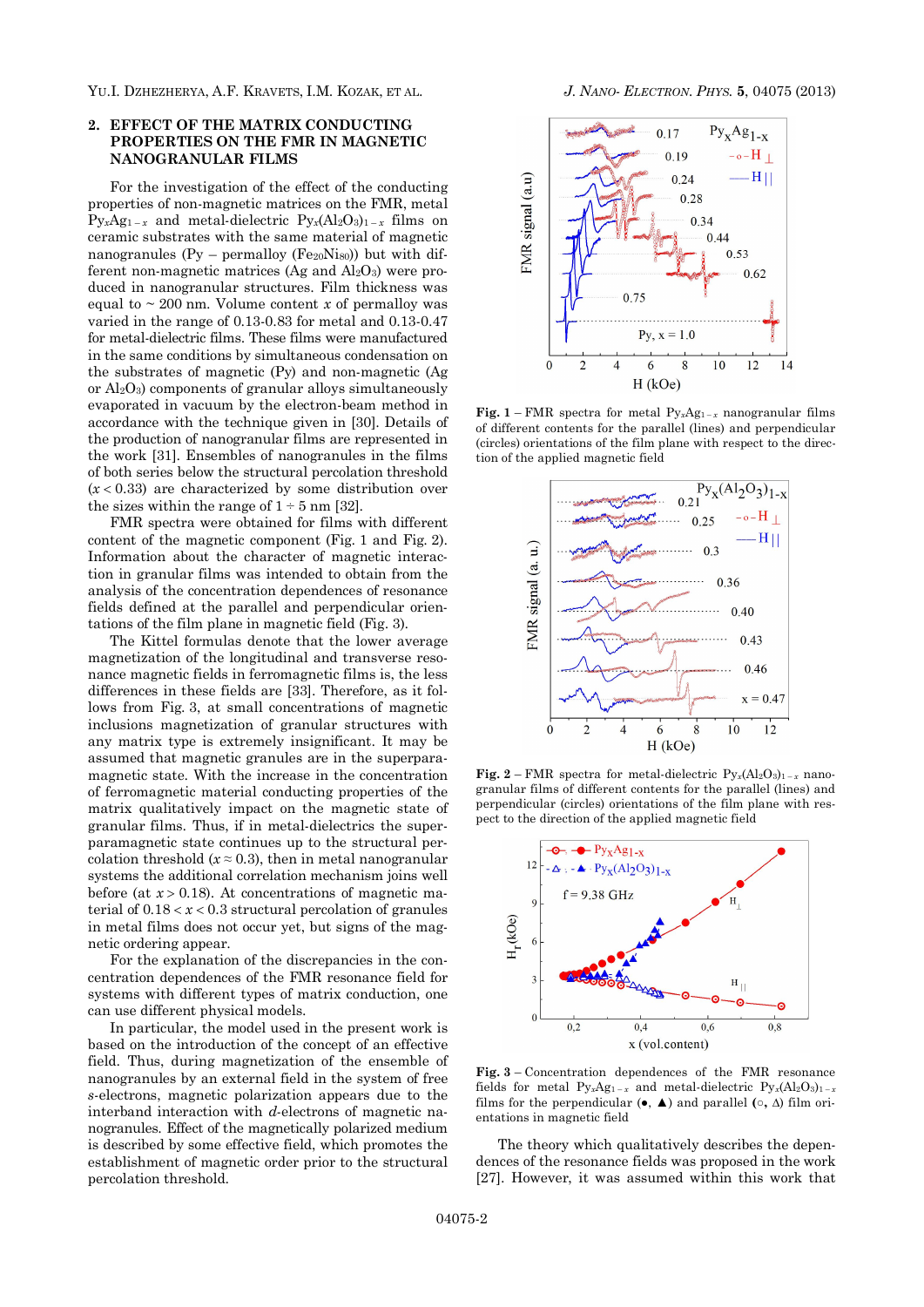EFFECT OF INDIRECT EXCHANGE INTERACTION ON FERROMAGNETIC … *J. NANO- ELECTRON. PHYS.* **5**, 04075 (2013)

system magnetization is close to saturation. Evidently, such assumption is true at large concentrations of magnetic inclusions. At the same time, at small concentrations of magnetic material in conditions of room temperature ensemble of nanogranules is in the superparamagnetic state. Therefore, concentration dependences of the resonance fields calculated in [27] slightly differ from the experimental data.

Let us construct the phenomenological model for the description of the features of the concentration dependences of the FMR resonance fields.

For simplification, we will suggest that granules of ferromagnetic have spherical shape and are characterized by a weak crystalline anisotropy.

In this case, magnetic moments of granules are under the action of the effective field

$$
\mathbf{H}^{eff} = \mathbf{H} - 4\pi M_z \mathbf{e}_z + \mathbf{h} \tag{1}
$$

where **H** is the external magnetic field; the second term determines the film demagnetizing field; term **h** is introduced nominally and describes the indirect exchange field through the electron subsystem.

For simplification, spread of the local fields connected with the irregularity of the distribution of ferromagnetic nanogranules in the film volume was not taken into account in (1).

Using the results of the work [25], in which the phenomenological theory allowing to define the value of the indirect exchange effective field was developed, the value of **h** can be represented in the form

$$
\mathbf{h} = J^2 \chi \mathbf{M} = k \mathbf{M} \tag{2}
$$

where *J* is the constant of the interband *s-d* exchange interaction;  $\chi$  is the paramagnetic susceptibility of the subsystem of conduction electrons.

For a more detailed acquaintance with formula (2) derivation and its application conditions, one can appeal to the original work [25]; here we will be limited by the introduction of the phenomenological parameter  $\kappa = J^2 \chi$ , whose value is always positive.

Dependence of the FMR frequency on the external field is determined from the Landau-Lifshitz equation for the dynamics of the average system magnetization obtained as a result of averaging of the motion equations of the magnetic moments of separate granules.

$$
\frac{d\mathbf{M}}{dt} = \gamma \Big[ \mathbf{M} \times \mathbf{H}^{\text{eff}} \Big], \ \gamma = g\mu_B/\hbar \ , \tag{3}
$$

where  $\mathbf{M} = (1 / V) \sum_{i} \mathbf{m}_i$  is the vector of the average sys-

tem magnetization; *V* is the system volume;  $m_i$  is the magnetic moment of the *i*-th granule; *g* is the gyromagnetic ratio;  $\mu_B$  is the Bohr magneton;  $\hbar$  is the Plank constant.

If suppose that system is located in the uniform magnetic field and consider small oscillations of magnetization in the vicinity of the ground state, then FMR frequency will be defined by the Kittel formulas [33]

$$
\omega_{\rm II} = \gamma \sqrt{H_{\rm II}(H_{\rm II} + 4\pi M_{\rm II})} \ . \tag{4a}
$$

If magnetic field  $H_1$  is applied perpendicularly to the film plane, then FMR frequency is determined from the following relation:

$$
\omega_{\perp} = \gamma (H_{\perp} - 4\pi M_{\perp}). \tag{4b}
$$

The values of  $M_{\text{II}}$  and  $M_{\text{I}}$  denote the average values of the planar and normal components of the system magnetization at the corresponding orientation of the external magnetic field.

At first glance, indirect exchange interaction has no effect on the dependences of resonance frequencies (4a) and (4b). However, the presence of this interaction can considerably influence the value of the average system magnetization.

Indeed, assuming that magnetic moments of granules are in the superparamagnetic state, we will apply the Langevin approach and write that average magnetization of the ensemble of granules is equal to

$$
M = \frac{1}{V} \sum_{i} \langle m_i \rangle = \frac{1}{V} \sum_{i} m_i L(m_i H^{\text{eff}} / k_{\text{B}} T) ,
$$
 (5)

where  $L(z) = \cot g(z) - 1/z$  is the Langevin function;  $k_B$ is the Boltzmann constant.

For simplification of the calculations we will use the model approximation considering ensemble of granules of the same size. In this case, correlation (5) will be rewritten as follows:

$$
M = x \cdot M_0 L(vM_0 H^{\text{eff}}/k_{\text{B}}T) , \qquad (6)
$$

where *x* is the volume concentration of ferromagnetic granules; *M*0 is the saturation magnetization of the granule material;  $\nu$  is the granule volume.

Thus, using expression (6) and formulas (4a) and (4b) for FMR frequencies, we obtain the correlations which define the dependence of the FMR resonance magnetic field on the concentration of ferromagnetic material in granular film.

Thus, for a film in the planar field we have

$$
1 - h_{\rm II}^{2} - x \cdot (4\pi M_{0}/H_{\omega}) \cdot h_{\rm II} L \left(\frac{\Theta}{T} \left( h_{\rm II} + \frac{\kappa}{4\pi} \frac{1 - h_{\rm II}^{2}}{h_{\rm II}} \right)\right) = 0 \; ; \text{(7a)}
$$

for a film in the perpendicular film

$$
h_{\perp} - 1 + x \cdot (4\pi M_0 / H_{\omega}) \cdot L\left(\frac{\Theta}{T} \left(1 + \frac{\kappa}{4\pi} (h_{\perp} - 1)\right)\right) = 0, \quad (7b)
$$

where designations  $H_{\omega} = \omega / \gamma$ ,  $h_{\perp} = H_{\perp} / H_{\omega}$ ,  $h_{\text{II}} = H_{\text{II}} / H_{\omega}$ ,  $\Theta = v \cdot M_0 H_\omega / k_\text{B}$  are introduced.

Two phenomenological parameters  $\Theta$  and  $\kappa$  enter into the relations (7a) and (7b). In turn, parameter  $\Theta$ depends on the value of  $\nu$ , which in the sense corresponds to the characteristic volume of granules.

Correspondence between the theoretical and experimental dependences of the resonance fields on the concentration of magnetic material in metal nanogranular  $P_{V_x}Ag_{1x}$  films is achieved by the fitting of the values  $\Theta$ and  $\kappa$  (Fig. 4). The best coincidence of the experimental and theoretical dependences of the resonance fields on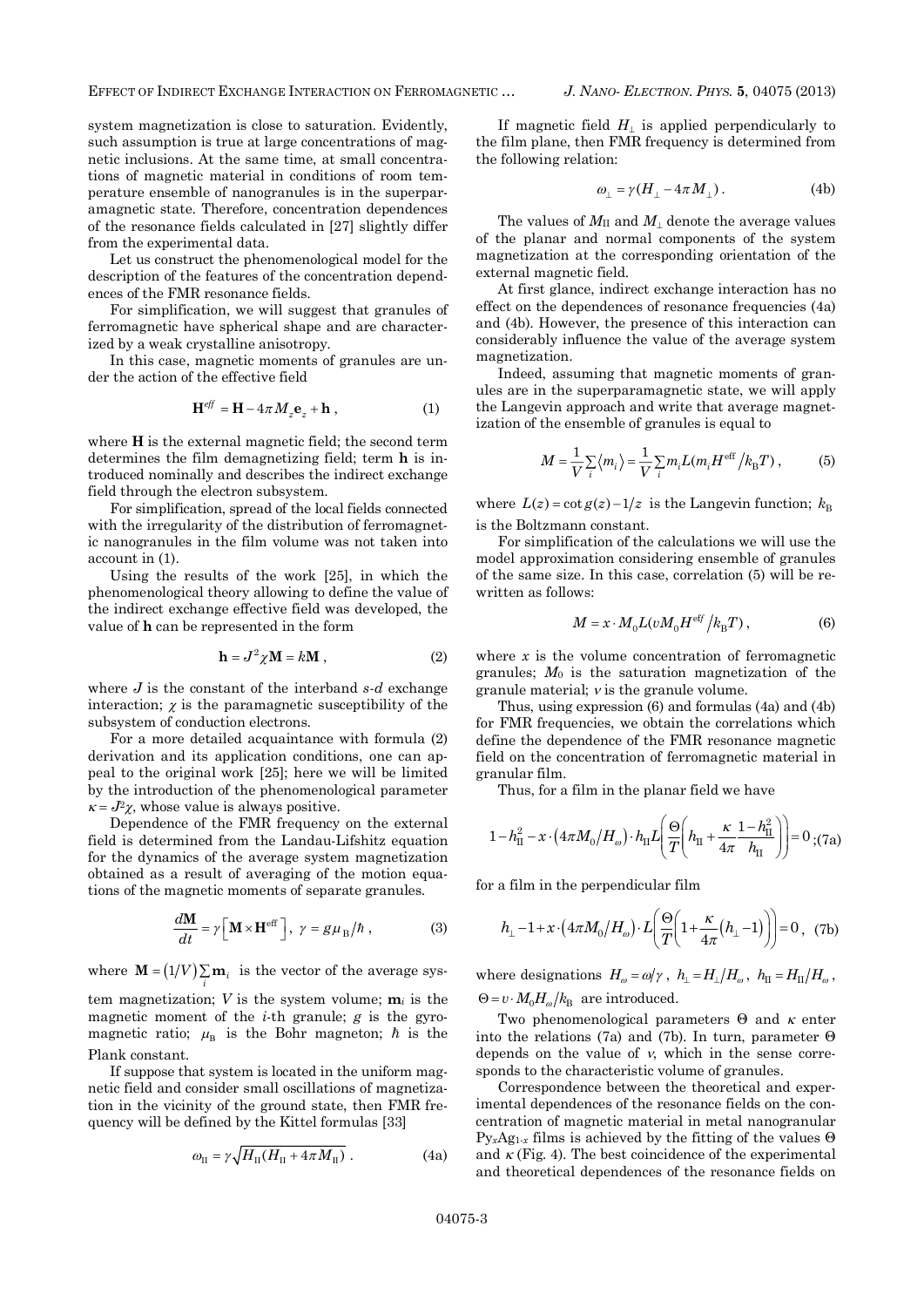the volume content of ferromagnetic material is achieved at the following parameters:  $T/\Theta \approx 8$  and  $\kappa/4\pi \approx 26$ that corresponds to  $M_0 \approx 800 \text{ Gs}, v \approx 1.5 \cdot 10^{-21} \text{ cm}^3$ . The value of saturation magnetization *M*0 of separate nanogranules, which is used in the calculations, is much less than in uniform ferromagnetic. The fact of the decrease in the saturation magnetization of nanogranules with the decrease in their size was discussed in [34].

We note that correlations (7a) and (7b) are true only at small concentrations of magnetic material (below the structural percolation threshold).

In contrast to the systems with conducting matrix, collective effects in metal-dielectric nanogranular materials become apparent only when the structural percolation threshold is reached. It is shown in Fig. 2 and Fig. 3 that for the set of  $Py_x(A_2O_3)_{1-x}$  samples one can observe the phase transition at concentrations of ferromagnetic material close to  $x_p \approx 0.33$ . Obviously, ferromagnetic complexes, whose magnetic moments rather easily orient along the applied field, appear at *x*p. With further increase in the concentration of *x* fraction of nanogranules in the superparamagnetic state decreases, and fraction of ferromagnetic complexes increases.

Correlations (7a) and (7b) are also true for metaldielectric films before the percolation threshold  $x < x_p$ , with the difference that for them the constant of indirect exchange should be set to zero  $(\kappa = 0)$ . In Fig. 4 we compare the theoretical and experimental concentration dependences of the FMR resonance fields for metal  $Py_xAg_{1-x}$  and metal-dielectric  $Py_x(Al_2O_3)_{1-x}$  nanogranular films. Theoretical calculations are performed on the basis of formulas (7a) and (7b).

Analysis of the results shows that indirect exchange interaction in the nanogranular system with conducting matrix promotes the establishment of magnetic correlation well before the structural percolation threshold.



**Fig. 4** – Comparison of the calculation (lines) and experimental (dots) concentration dependences of the FMR resonance fields for metal  $Py_xAg_{1-x}$  and metal-dielectric  $Py_x(Al_2O_3)_{1-x}$  films for the perpendicular (the upper branch of lines) and parallel (the lower branch of lines) film orientations in magnetic field

### **REFERENCES**

- 1. A.E. Berkowitz, J.R. Mitchell, M.J. Carey, A.P. Young, S. Zhang, F.E. Spada, F.T. Parker, A. Hutten, G. Thomas, *[Phys. Rev. Lett.](http://dx.doi.org/10.1103/PhysRevLett.68.3745)* **68**, 3745 (1992).
- 2. J.Q. Xiao, J.S. Jiang, C.L. Chien, *[Phys. Rev. Lett.](http://dx.doi.org/10.1103/PhysRevLett.68.3749)* **68**, 3749 (1992).
- 3. C.L. Chien, J.Q. Xiao, J.S. Jiang, *[J. Appl. Phys.](http://dx.doi.org/10.1063/1.353765)* **73**, 5309 (1993).

It follows from the estimations carried out in the present work that  $\kappa/4\pi \approx 26$ . On the other hand, it is shown in the work [25] that  $\kappa = J^2 \chi$  (where *J* is the constant of the interband  $s$ -*d* exchange interaction;  $\chi$  is the paramagnetic susceptibility of the subsystem of conduction electrons). Hence it appears that the value of constant is equal to  $J \approx 5 \cdot 10^3$  for typical values  $\gamma \approx 10^{-5}$ .

As for the radius of exchange interaction, it can be determined from the concentration dependences of the resonance fields. Exchange interaction in granular materials with metal matrix is manifested at the volume concentration of magnetic component  $x_c \approx 0.18$ . In this case,  $V = \sqrt{x}$  (where v is the granule volume; x is the volume concentration of magnetic material) is the volume per one granule. It follows that average distance between centers of neighboring granules will be equal to  $V^{1/3}$ . Thus, distance  $R$  between centers of granules can be estimated by the formula  $R \approx d/x_c^{1/3}$  (where *d* is the average diameter of a granule).

Taking into consideration that average diameter of magnetic granules in nanogranular films at concentrations  $x_c \approx 0.18$  is equal to 1.2 nm [32], then  $R \approx 2$  nm and distance between the surfaces of neighboring granules is about 0.8-1.0 nm.

Thus, exchange interaction between granules is characterized by high intensity but short radius of action.

## **3. CONCLUSIONS**

Effect of the matrix conducting properties of nanogranular systems on the collective properties is clearly traced in the experiments on ferromagnetic resonance. It is revealed that indirect exchange interaction in the nanogranular system with conducting matrix  $Py_xAg_{1-x}$ promotes the establishment of magnetic correlation and magnetic ordering in the system of magnetic nanogranules well before the structural percolation threshold. Exchange interaction in  $Py_xAg_{1-x}$  films starts appear for the volume concentration of magnetic component  $x_c \approx 0.18$ .

In contrast to the systems with conducting matrix, collective effects in metal-dielectric nanogranular materials  $Py_x(A_2O_3)_{1-x}$  become apparent only when the structural percolation threshold is reached at the concentrations of ferromagnetic material close to  $x_p \approx 0.33$ .

Exchange interaction between granules is characterized by high intensity and short radius of action.

#### **AKNOWLEDGEMENTS**

The authors of the paper express their gratitude to A.Ya. Vovk for the determination of the content of investigated films. The work has been performed under the partial financial support of the grant of international cooperation NSF # 9940368.

- 4. A. Gerber, A. Milner, B. Groisman, M. Karpovsky, A. Gladkih, A. Sulpice, *[Phys. Rev. B](http://dx.doi.org/10.1103/PhysRevB.55.6446)* **55**, 6446 (1997).
- 5. S. Honda, M. Nawate, M. Tanaka, T. Okada, *[J. Appl. Phys.](http://dx.doi.org/10.1063/1.365770)* **82**[, 764](http://dx.doi.org/10.1063/1.365770) (1997).
- 6. S. Honda, T. Okada, M. Nawate, M. Tokumoto, *[Phys. Rev.](http://dx.doi.org/10.1103/PhysRevB.56.14566) B* **56**[, 14566](http://dx.doi.org/10.1103/PhysRevB.56.14566) (1997).
- 7. S. Mitani, S. Takahashi, K. Takanashi, K. Yakushiji,